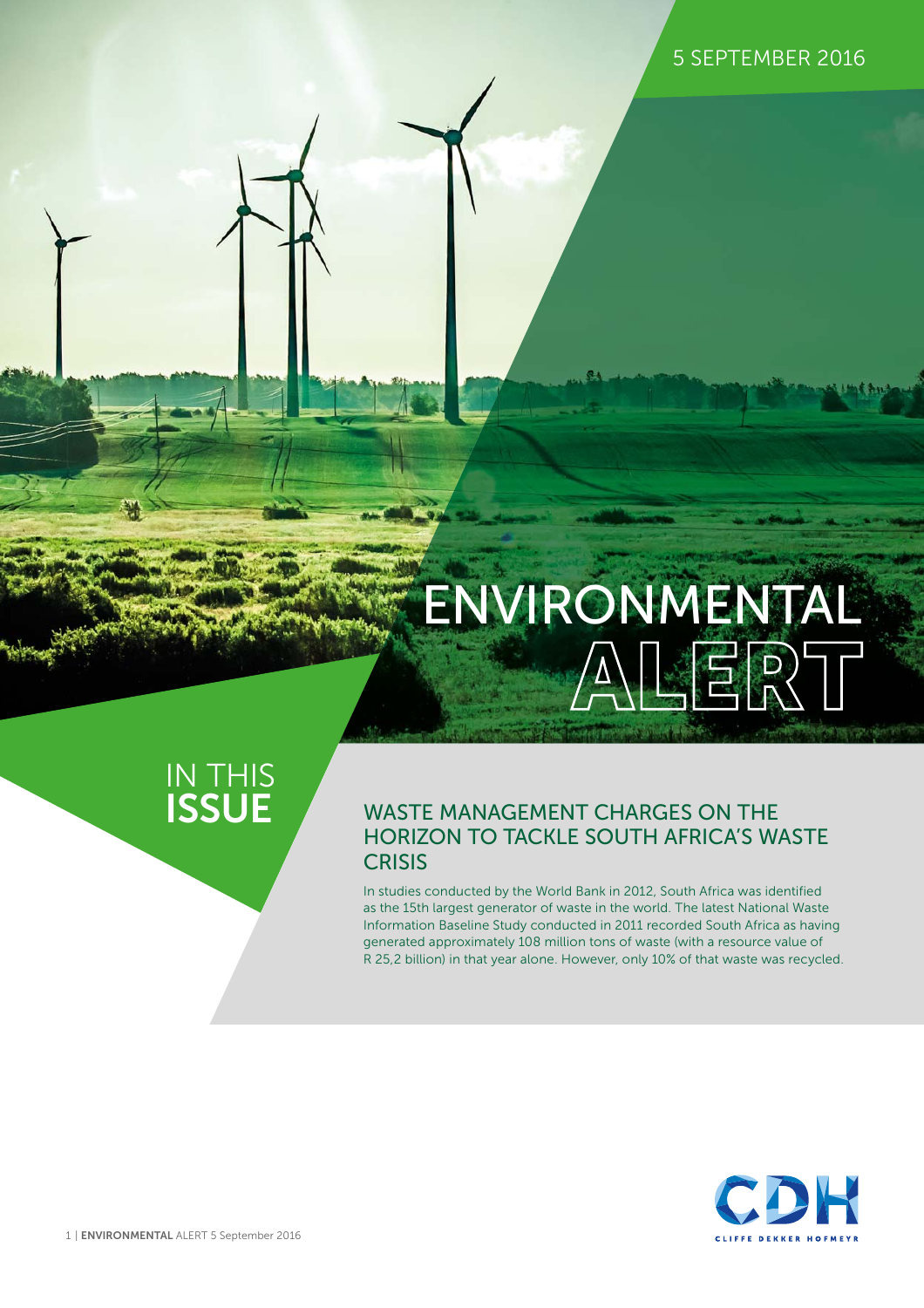## WASTE MANAGEMENT CHARGES ON THE HORIZON TO TACKLE SOUTH AFRICA'S WASTE **CRISIS**

*The vast majority of all waste generated in South Africa is disposed of to landfill, with significant negative impacts on the environment and* 

*Creating financial incentives and disincentives in respect of waste management behaviour through applying waste management charges has been shown internationally to be an effective additional instrument for reducing waste generation and improving levels of re-use, recycling and recovery.* 

*health.* In studies conducted by the World Bank in 2012, South Africa was identified as the 15th largest generator of waste in the world. The latest National Waste Information Baseline Study conducted in 2011 recorded South Africa as having generated approximately 108 million tons of waste (with a resource value of R 25,2 billion) in that year alone. However, only 10% of that waste was recycled.

> Despite the financial value of the formal South African waste sector (both public and private) being estimated as high as R 15,3 billion or 0.51% of South Africa's gross domestic product (GDP) in 2012, waste recycling has not reached its full potential. Of recoverable paper waste, 1,1 million tonnes (66%) is recycled and 570,000 tons (34%) could still be diverted from landfill.

The vast majority of all waste generated in South Africa is disposed of to landfill, with significant negative impacts on the environment and health. In 2015, approximately 46,651,988 tons of waste was disposed to landfill, with only approximately 16,804,784 tons of waste being recycled. With the costs of building a new landfill being close to R1 billion and available land for landfills close to urban areas becoming increasingly scarce (resulting in increased transport costs for municipalities), recycling and alternative waste disposal mechanisms must be prioritised.

Legislation regulating waste seeks to reduce the negative environmental and health impacts by, among other things, requiring generators and holders of waste to re-use, recycle and recover it, with administrative and criminal consequences for failures to do so.

Creating financial incentives and disincentives in respect of waste management behaviour through applying waste management charges has been shown internationally to be an effective additional instrument for reducing waste generation and improving levels of re-use, recycling and recovery. A National Pricing Strategy for Waste Management (NPSWM) has been published under the National Environmental Management: Waste Act, No 59 of 2008 (Waste Act) as the framework within which waste management charges will be set in South Africa.

The NPSWM recognises that there is currently an under-pricing of waste services which does not encourage waste generators and holders to reduce waste generation or to re-use, recycle or recover waste, but rather perpetuates the use of landfill which is perceived as the cheapest method of waste disposal.

The NPSWM contains a methodology and approach for waste management charges to be applied in South Africa. It outlines possible waste management charges or economic instruments (EIs) which may be applied within the overall fiscal and taxation policy of South Africa.

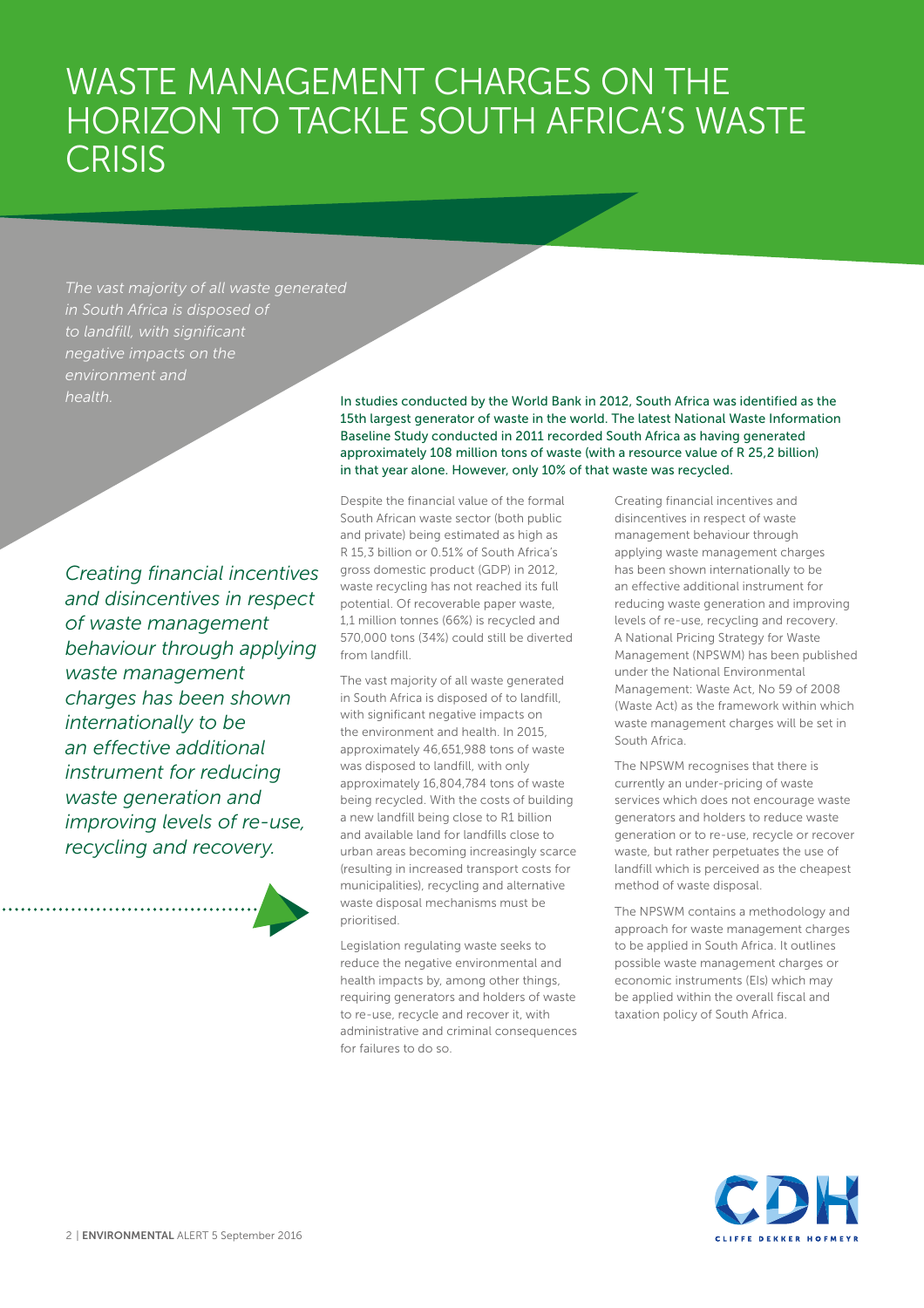## WASTE MANAGEMENT CHARGES ON THE HORIZON TO TACKLE SOUTH AFRICA'S WASTE **CRISIS**

### **CONTINUED**

*The NPSWM provides guidance on how and when particular EIs may appropriately be applied.*  The purpose of EIs is to provide incentives for manufacturers, consumers, recyclers and other parties involved in waste management to reduce waste generation and to seek alternatives to landfill disposal.

The NPSWM recognises "downstream", "upstream" and "subsidy based" EIs:

- ∞ "Upstream" instruments would be those that incentivise particular behaviour by parties involved in the production of products that ultimately end up as waste. For example, taxes could be levied on materials used in production which have negative environmental impacts so as to encourage producers to reduce such impacts by using materials with lower impacts, such as those that have already been recycled. Typically, therefore, such EIs would be "input taxes" or "material taxes" which increase the costs of using materials from which large quantities of waste are generated and which have significant environmental impacts.
- ∞ "Downstream" instruments would be those which applied to consumers who generate waste and require it to be disposed of, for example, volumetric tariffs or "pay-as-you-throw" charges could be determined and charged relative to the quantities of waste generated and disposed of.

∞ "Subsidy-based" instruments would be used to encourage and support recycling, re-use and recovery of waste, for example a recycling subsidiary or tax credits to particular industries which use recycled materials.

The NPSWM provides guidance on how and when particular EIs may appropriately be applied. It also considers the implementation of systems incorporating EIs and who the relevant parties would be in respect of such implementation. Parties to be involved in the collection and disbursement of waste management charges include municipalities, SARS and the still-to-be formed Waste Management Bureau (Bureau). Monitoring and evaluation of the implementation of EIs will be undertaken by a range of stakeholders including industry, product responsibility organisations and organs of state such as the Bureau.

Consistent with the NPSWN, the Minister has published a notice requiring the paper and packaging; electrical and electronic equipment and lighting industries to prepare and submit integrated industry waste management plans (IIWMP) for approval under the Waste Act. The IIWMPs are expected to have similar objectives to those of the Waste Tyre Management Plan, which provides for the diversion of waste tyres away from landfill, and for waste management fees and waste tyre levies.

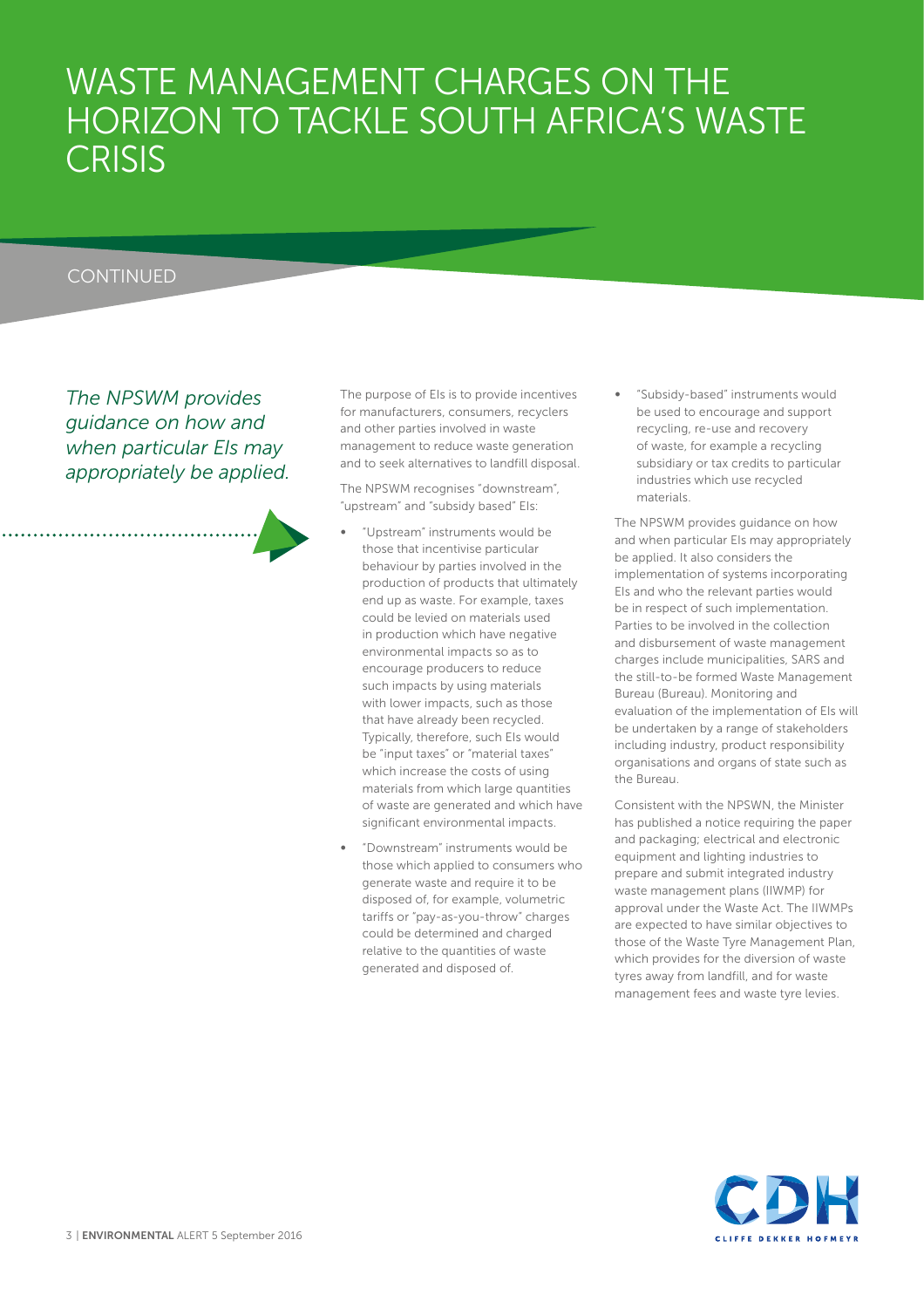## WASTE MANAGEMENT CHARGES ON THE HORIZON TO TACKLE SOUTH AFRICA'S WASTE **CRISIS**

### **CONTINUED**

*The Department of Environmental Affairs proposes an additional tax to be imposed on these so-called "free-riders". This means that companies will have to be a part of their respective industry's waste management plan or face higher tax levels.* 

Generators of waste which refuse to meet waste management charges pose a problem for authorities. The Department of Environmental Affairs proposes an additional tax to be imposed on these so-called "free-riders". This means that companies will have to be a part of their respective industry's waste management plan or face higher tax levels.

Industry is pushing for funds generated through waste management charges to be ring-fenced and used only for waste management.

Effect will be given to the NPSWM through a new Act, which will define what waste management charges will apply, how and when they will apply, procedures for collection of charges, and for the allocation and use of generated funds. That Act is required to be passed within three months of the publication of the NPSWM, which was on 11 August 2016. We can therefore expect the Act to be promulgated by mid-November 2016.

*Helen Dagut and Valencia Govender*



## 2015

2014 <sup>1st</sup> by M&A Deal Flow<br>
<sup>1st</sup> by M&A Deal Value<br>
<sup>1st</sup> by General Corporate Finance<br>
Deal Flow

**DealMakers** 

**2015 1ST** South African law firm and 12<sup>th</sup> internationally for Africa<br>& Middle East by deal value **2ND**

South African law firm and<br>2<sup>nd</sup> internationally for Africa<br>& Middle East by deal count **1ST**

South African law firm and<br>15<sup>th</sup> internationally for Europe<br>buyouts by deal value



**IFLR** 

**FINANCIAL AND CORPORATE**

RECOMMENDED FIRM

2016